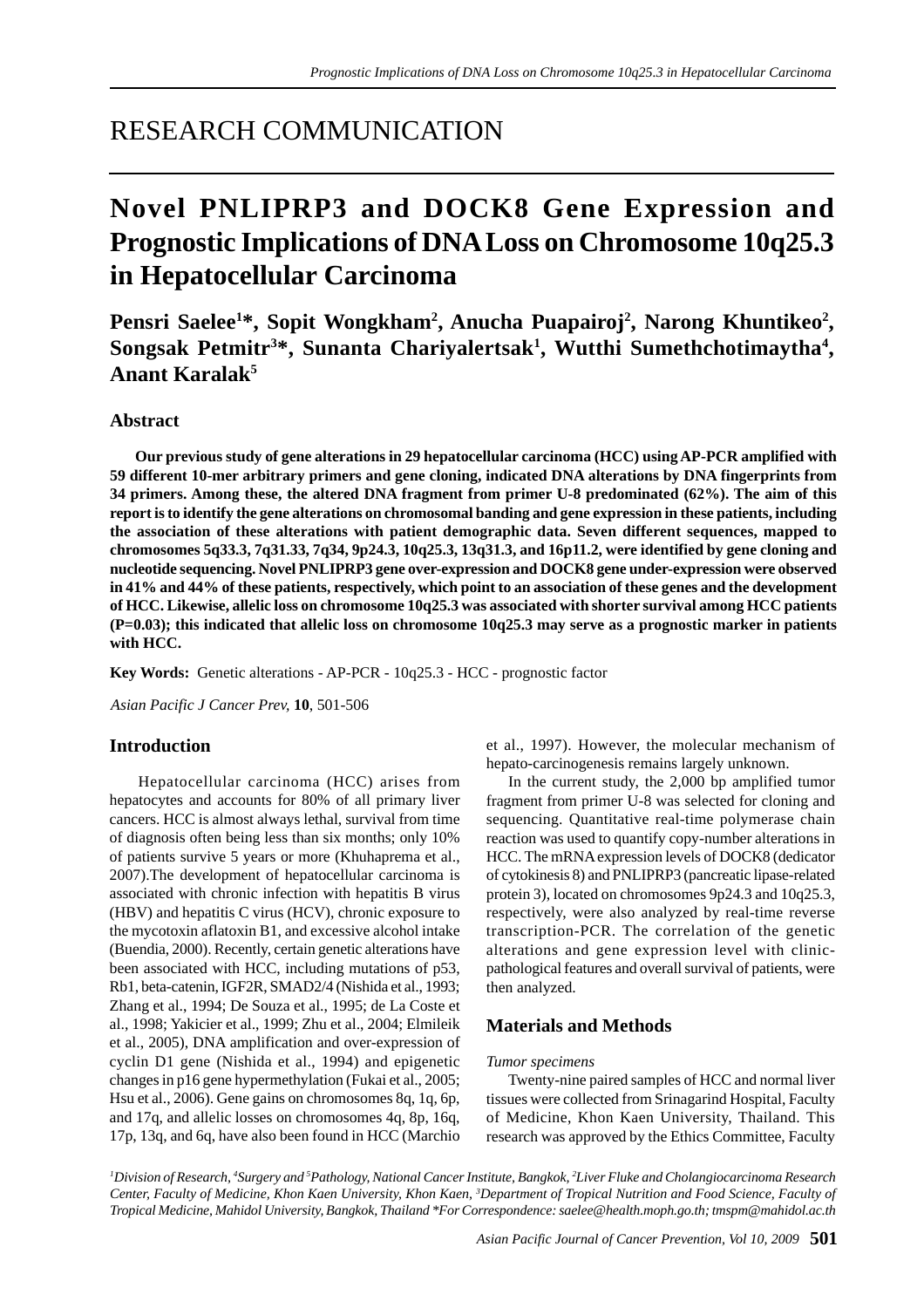#### *Pensri Saelee et al*

of Medicine, Khon Kaen University (HE471214). No therapeutic treatment (chemotherapy or radiation) was instituted before the operation. All tissues samples were frozen in liquid nitrogen at -80˚C for DNA and RNA extraction. Hematoxylin & eosin-stained samples from each tumor block were examined microscopically. Differential grading was performed according to Edmonson and Steiner (1954), with classification into 3 groups; well differentiated (grade I), moderately differentiated (grades II-III), and poorly differentiated (grade IV). Tissues with  $> 80\%$  tumor cells and corresponding normal liver tissues from the same patients were used in this study.

#### *DNA extraction*

Genomic DNA was isolated by Proteinase K digestion and salting-out method (Miller et al., 1988). DNA was loaded in agarose gel electrophoresis, and stained with ethidium bromide to check purity.

#### *RNA isolation and complementary DNA synthesis*

Total RNA was extracted from 22 HCCs and their corresponding normal liver tissues using Trizol reagent, according to the instruction manual (Invitrogen, Carlsbad, CA, USA). mRNA was isolated by Oligotex mRNA purification kit (Qiagen, Gmbh, Germany). Reverse transcription reactions were conducted according to the manufacturer's instructions using the SuperScript III First-Strand Synthesis System for reverse transcriptionpolymerase chain reaction (Invitrogen, Carlsbad, CA, USA).

#### *AP-PCR analysis*

The DNA fingerprinting of tumor amplified from primer U-8 was performed according to methods previously described (Saelee et al., 2008). The reactions were performed in a final volume of 25 ml, containing 100 ng genomic DNA, 1x PCR buffer, 0.2 mM of each dNTP, 2.5 mM  ${MgCl}_2$ , 0.4 $\mu$ M U-8 primer (5'-GGC GAA GGT T-3') and 1 unit of Taq DNA polymerase (Amersham Pharmacia Biotech, USA). PCR amplification was carried out in a Perkin-Elmer 97˚C GeneAmp PCR system for 45 cycles of denaturation at 95˚C for 1 min, followed by annealing at 36 ˚C for 1 min, and extension at 72˚C for 2 min. Twenty-five microliters of PCR product were electrophoresed in 1.4% agarose gel, stained with ethidium bromide, and photographed under UV light.

#### *Cloning and sequencing*

The 2,000 bp DNA band amplified in tumor DNA (Figure 1) was eluted from agarose gel, purified and cloned using a TOPO TA cloning kit (Invitrogen, Carlsbad, CA, USA). The recombinant plasmid isolated from each clone was restriction-digested by EcoR I restriction enzyme. Plasmid DNA containing the insert-fragment was sequenced using forward or reverse M13 sequencing primer (Macrogen Inc., Korea).

#### *Bioinformatics analysis*

Information on the DNA sequences in each clone were identified by comparison with known human nucleotide

### **Table 1. Nucleotide Sequences of Primers for Chromosomes and PCR Product Sizes**

| Chromosome |   | Sequence $(5' - 3')$           | Product (bp) |
|------------|---|--------------------------------|--------------|
| 5q33.3     | F | CGA GAT TGA GCC ATT GCA        |              |
|            | R | AAG GTT ATG TAG ATG CCT GA     | 380          |
| 7q31.33    | F | AGA GGA GAC AGT AGT TGA GA     |              |
|            | R | CAC ACC AAA TCC ATG AGG A      | 196          |
| 7q34       | F | GAG GAA GAA ATG GAG GGT AAC TG |              |
|            | R | CCT CAG TCA TTT CCT TGA TTG AC | 174          |
| 9p24.3     | F | GAG GAT AAT GGA AAC AAG CAC AC |              |
|            | R | GTG TGA AGC TTA GCA ACC AGA AC | 181          |
| 10q25.3    | F | AAG GTA CAC TGA GCT GTG A      |              |
|            | R | TGA ATC TCT TGT AGA CAG CA     | 200          |
| 13q31.3    | F | ACT GCG ACA GTC TTA GTG AAA GC |              |
|            | R | ATG TAT GCA AGG GTC AGA TCA AG | 222          |
| 16p11.2    | F | GCT TAG CTT TTC TTA GAG CA     |              |
|            | R | CTG AGG CTA AGA ATG TCC A      | 199          |

#### F, Forward; R, Reverse

sequences in the Genome database using the BLAST program at www.ncbi.nlm.nih.gov; these DNA sequences were also tested for DNA repeat sequences by using the RepeatMasker program at www.repeatmasker.org.

#### *Quantitative real-time PCR*

To detect DNA variations on chromosomes 5q33.3, 7q31.33, 7q34, 9p24.3, 10q25.3, 13q31.3, and 16p11.2 in HCC tumors, sequence-specific primers were designed using the Primer 3 program; the sequences are shown in Table 1 (Bioservice, Bangkok, Thailand). All reactions



**Figure 1. AP-PCR analysis of HCC with primer U-8.** Corresponding normal DNA (N) and tumor DNA (T) were amplified by AP-PCR. Amplification bands showed in cases 15, 16, 18, 20, and 21. An arrow indicates an altered band of 2,000 bp (bp = base pair,  $M =$  GeneRuler<sup>TM</sup> 100 bp DNA Ladder Plus)



**Figure 2. Amplification Plots on Chromosome 10q25.3 for DNA loss.** SYBR Green I Fluorescence signal versus cycle number of specific primer on chromosome 10q25.3 and single copy gene of α-globin was used as reference control in tumor DNA and corresponding normal DNA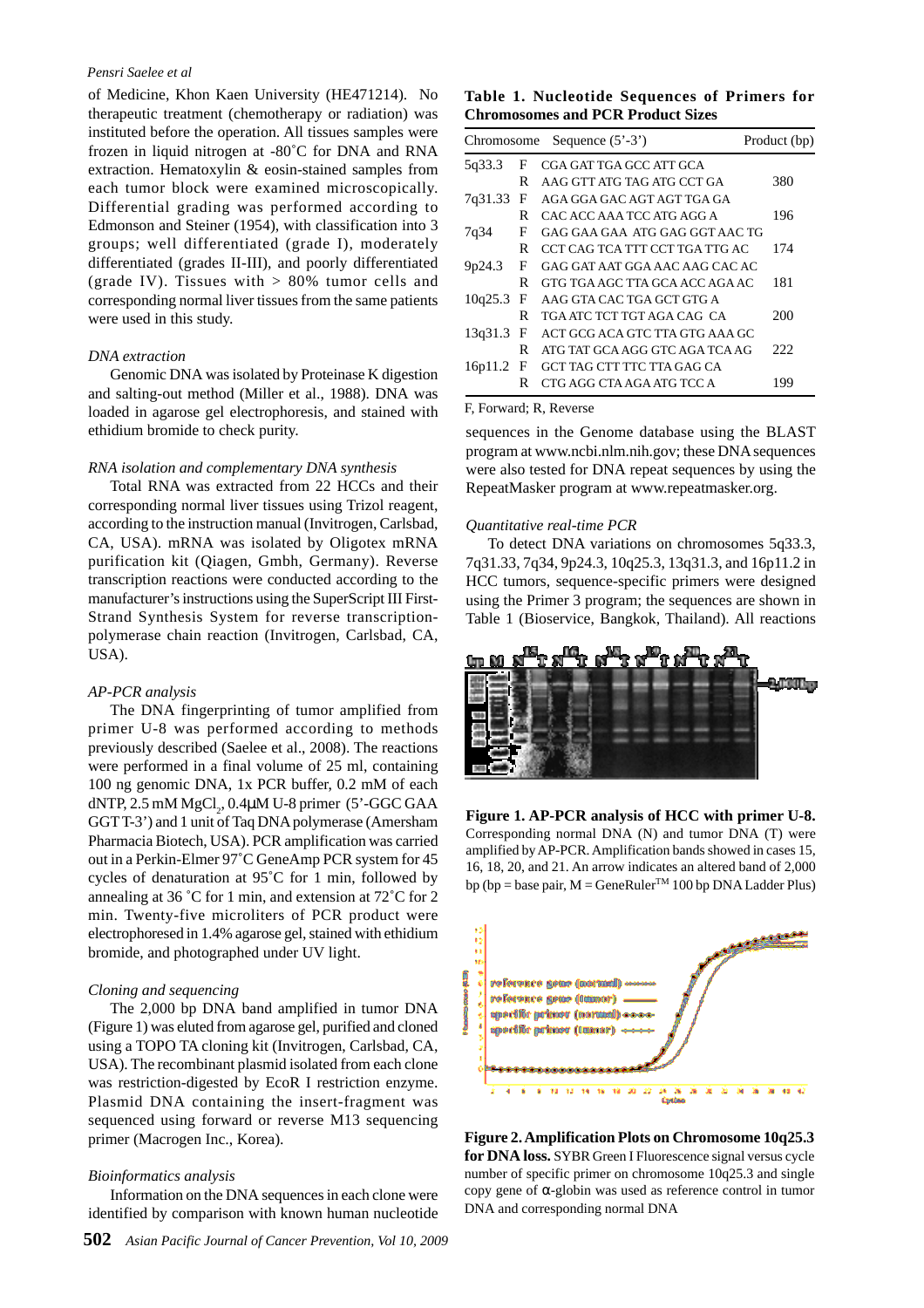were carried out in a total volume of 10 µl/capillary. Each reaction mixture contained 20 ng of template DNA, 1x LightCycler FastStart DNA Master SYBR Green I (contains Taq DNA polymerase, reaction buffer, dNTP mix (with dUTP instead of dTTP) and  $1 \text{ mM } M\text{gCl}_2$ ), 4 mM  $MgCl<sub>2</sub>$ , 0.5 mM sense and antisense strand primers. The PCR amplifications were performed in a LightCycler Instrument (Roche Applied Science, Germany). The touchdown PCR was then started at 95˚C for 10 min, followed by 50-cycle amplification, consisting of 10 s at 95˚C, annealing for 5 s at temperatures decreasing from 68 to 58˚C (5q34), at 70 to 56˚C (7q31.33), at 70 to 62˚C (7q34, 9p24.3, 13q31.3, 16p11.2) and at 68 to 58˚C  $(10q25.3)$  during the first 15 cycles (with 1  $\degree$ C decremental steps in cycles 2 to 15) and 10 s at  $72^{\circ}$ C. An  $\alpha$ -globin gene was used as the reference DNA control (Figure 2). Each amplification reaction was checked for the absence of nonspecific PCR products by melting curve analysis and agarose-gel electrophoresis. The comparative  $C_t$ (threshold cycle) method was used to determine gene dosage, as previously described (Livak et al., 2001). Samples were run in duplicate. The cutoff value was derived from mean  $\pm$  SD, based upon our earlier study; cases harbored  $\geq 1.5$ -fold and  $< 0.7$ -fold were designed as DNA amplification and allelic loss, respectively (Saelee et al., 2008).

#### *PNLIPRP3 and DOCK8 expression*

The DNA alterations on chromosome 9p24.3 and 10q25.3 are located in the intron 3 of DOCK8 (dedicator of cytokinesis 8), and intron 4 of PNLIPRP3 (pancreatic lipase-related protein 3) loci, respectively. The expression levels of PNLIPRP3 and DOCK8 genes were further analyzed by LightCycler Instrument (Roche Applied Science, Germany), with the specific primers designed using the Primer 3 program. The primer sequences for expression of DOCK8 gene were forward 5'-AAG CGG CTA GAA AAC CTC CT -3'and reverse 5'-CTG ATG GGT AAA GGG CAA AG -3' with product size 112 bp (NM203447.1). Meanwhile, The primer sequences for expression of PNLIPRP3 gene were forward 5'-GCC AGG CAT GAC TTA CAC AA -3'and reverse 5'-ACC ATT TCT GCT CCC AAC TT -3', with product size 126 bp (NM 001011709.1). A GAPDH gene was used as an endogenous reference for relative expression values. The primer sequences were forward 5'-TGT TGC CAT CAA TGA CCC CTT-3' and reverse 5'-CTC CAC GAC GTA CTC AGC G-3'. The reaction was carried out using a mixture comprising 20 ng of template cDNA, 1x LightCycler FastStart DNA Master SYBR Green I (contains Taq DNA polymerase, reaction buffer, dNTP mix (with dUTP instead of dTTP) and  $1 \text{ mM } M\text{gCl}_2$ ), 4  $mM MgCl<sub>2</sub>$ , 0.5 mM sense and antisense strand primers in a total volume of 10 µl/capillary. For PNLIPRP3, the PCR was started at 95˚C for 10 min, followed by 50-cycle amplification (95˚C for 10 s, 62˚C for 5 s, and 72˚C for 10 s) and for the DOCK8 gene, the touchdown PCR was started at 95˚C for 10 min, followed by 50-cycle amplification, consisting of 10 s at 95˚C, annealing for 5 s at temperatures decreasing from 68 to 60˚C during the first 15 cycles (with 1˚C decremental steps in cycles 2 to

15) and extension at 72˚C for 10s. All real-time assays were done in duplicate. The relative level of gene expression was determined as previously described (Livak et al., 2001). DOCK8 ranged from 0.3-5.0 (median 0.8, mean 1.2, SD 1.0). PNLIPRP3 ranged from 0.14-7.2 (median 1.4, mean 2.6, SD 2.4). In this study, the cutoff values for gene expression were adopted from the median expression levels. Tumor gene expression <0.8-fold was assigned as under-expression for DOCK8, whereas, gene expression >1.4-fold was over-expression for PNLIPRP3.

#### *Statistical analysis*

The correlation of DNA alterations on 7 different chromosomes (5q33.3, 7q31.33, 7q34, 9p24.3, 10q25.3, 13q31.3, and 16p11.2), and DOCK8 &PNLIPRP3 expression levels with clinic-pathological characteristics- -age, gender, tumor differentiation, tumor size, metastasis, treatment, serum HBsAg and anti-HCV--were analyzed by χ2- test or Fisher's exact test. Survival analysis was analyzed for patients followed up for at least 200 weeks, or until death, post-surgery. One patient who died within 4 weeks, and one patient who was lost to follow-up, were excluded. Thus, only 27 patients were available for survival analysis.

Univariate analysis of Kaplan-Meier survival curve and log-rank tests were used to analyze overall survival. Multivariate analysis by Cox regression model was used to assess which prognostic factor(s) from univariate analysis significantly influenced on overall survival- tumor size, metastasis, treatment, genetic alterations, and gene expression level. A correlation was considered significant with a P value  $< 0.05$ .

## **Results**

#### *AP-PCR and quantitative real-time PCR analysis*

Seven different sequences, mapped to chromosomes 5q33.3, 7q31.33, 7q34, 9p24.3, 10q25.3, 13q31.3, and 16p11.2, were revealed from gene cloning and nucleotide sequencing. Quantitative real-time PCR was used to validate genetic alterations on these chromosome sequences. The results showed that 6 (21 %), 9 (31%), 8 (28%), 4 (14%), 5 (17%), 5 (17%), and 8 cases (28 %), respectively, harbored DNA amplification. Meanwhile, 5 (17%), 5 (17%), 7 (24%), 10 (35%), 7 (24%), 6 (21%), and 10 cases (35%) exhibited DNA loss on these chromosomes, respectively. DNA alterations were observed on one or more chromosomes in 27 of 29 cases (93%).

#### *Bioinformatics analysis*

Information about the nucleotide sequences from the 7 different clones was retrieved from the BLAST program (www.ncbi.nlm.nih.gov). The first clone mapped to chromosome 5q33.3 (NW 922784.1), located about 60,745 bp upstream of T-cell immunoglobulin and mucin domain containing 4 (TIMD4) and 5,241 bp downstream of hepatitis A virus cellular receptor 1 (HAVCR1). The second clone mapped to chromosome 7q31.33 (NW 923640.1), located about 195,331 bp upstream of hypothetical protein LOC730130 and 248,674 bp

*Asian Pacific Journal of Cancer Prevention, Vol 10, 2009* **503**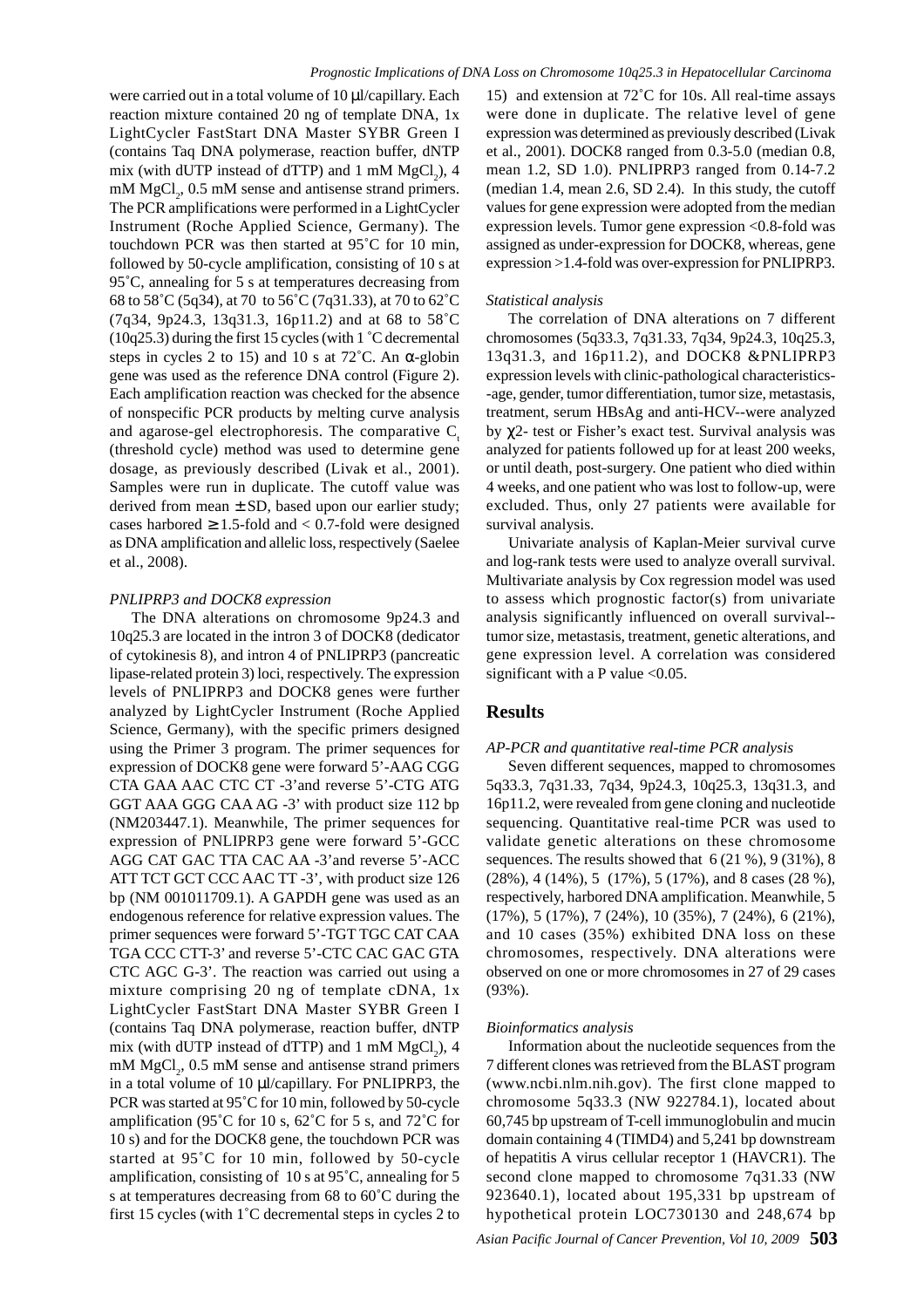#### *Pensri Saelee et al*

**Table 2. Association of PNLIPRP3 Overexpression and Clinicopathological Data on 22 HCCs**

| Parameter         | PNLIPRP3 |                | OR, (95% CI)        | P value |  |
|-------------------|----------|----------------|---------------------|---------|--|
|                   |          | $^{+}$         |                     |         |  |
| Gender            |          |                | 1.57, 0.18-13.9     | 1.00    |  |
| Male              | 11(61)   | 7(39)          |                     |         |  |
| Female            | 2(50)    | 2(50)          |                     |         |  |
| Age               |          |                | $0.50, 0.09 - 2.81$ | 0.67    |  |
| $<$ 50            | 5(50)    | 5(50)          |                     |         |  |
| $\geq 50$         | 8 (67)   | 4(33)          |                     |         |  |
| Histological type |          |                |                     | 1.00    |  |
| MD                | 1(20)    | 4(80)          |                     |         |  |
| PD                | 0        | 1(100)         |                     |         |  |
| Unknown           | 12 (75)  | 4(25)          |                     |         |  |
| Tumor size (cm)   |          |                | 3.56, 0.33-38.8     | 0.36    |  |
| $<$ 5             | 4(80)    | 1(20)          |                     |         |  |
| $\geq$ 5          | 9(53)    | 8(47)          |                     |         |  |
| Metastasis        |          |                | 1.25, 0.21-7.41     | 1.00    |  |
| Positive          | 8 (57)   | 6(43)          |                     |         |  |
| Negative          | 5(63)    | 3(37)          |                     |         |  |
| Treatment         |          |                | 18.0, 1.65-196      | $0.01*$ |  |
| <b>CMT</b>        | 4(33)    | 8(67)          |                     |         |  |
| No CMT            | 9(90)    | 1(10)          |                     |         |  |
| HBsAg             |          |                | $0.20, 0.02 - 2.39$ | 0.31    |  |
| Positive          | 5(83)    | 1(17)          |                     |         |  |
| Negative          | 5(50)    | 5(50)          |                     |         |  |
| Unknown           | 3(50)    | 3(50)          |                     |         |  |
| Anti-HCV          |          |                |                     | 0.49    |  |
| Positive          | 2(100)   | $\overline{0}$ |                     |         |  |
| Negative          | 7(54)    | 6(46)          |                     |         |  |
| Unknown           | 4 (57)   | 3(43)          |                     |         |  |

OR, odds ration; CI, confidence interval; MD, moderate differentiation; PD, poor differentiation; CMT, chemotherapeutic treatment; HBsAg, hepatitis B surface antigen; anti-HCV, antibody to hepatitis C virus; +, over-expression; -, no overexpresssion\* Statistically significant association  $(P < 0.05)$ 

downstream of hypothetical protein LOC136157. The third clone mapped to chromosome 7q34 (NW 923651.1), located about 13,012 bp upstream of glutathione stransferase kappa 1 (GSTK1) and 3,228 bp downstream of transmembrane protein 139 (TMEM139). The fourth clone mapped to chromosome 9p24.3 (NW 924062.1), located in intron 3 of dedicator of cytokinesis 8 (DOCK8). The fifth clone mapped to chromosome 10q25.3 (NW 924884.1), located in intron 4 of pancreatic lipase-related protein 3 (PNLIPRP3). The sixth clone mapped to chromosome 13q31.3 (NW 925517.1), located about 2,225,565 bp upstream of SLIT and NTRK-like family, member 5 (SLITRK5) and 1,500,192 bp downstream of glypican 5 (GPC5). The seventh clone mapped to chromosome 16p11.2 (NW 926362.1), located about 61,189 bp upstream of similar to kinase suppressor of ras 1 (LOC645146) and 66,910 bp downstream of similar to TP53TG3b isoform 2 (LOC729264).

These fragments were tested for the presence of DNA repeat sequences by the RepeatMasker program (www.repeatmasker.org.). The repeat sequences on chromosomes 5q33.3, 7q31.33, 7q34, 9p24.3, 10q25.3, and 16p11.2 were similar to ALUs (22%), LINE1 (11%), ALUs (58%), ALUs (20%), LINE1 (68%) and ALUs (45%), respectively. No repeat sequence was found on chromosome 13q31.3.

| Table 3. Association of DOCK8 Underexpression and |  |
|---------------------------------------------------|--|
| Clinicopathological Data on 18 HCCs               |  |

| Parameter         | DOCK8  |                 | OR, (95% CI)        | P value |
|-------------------|--------|-----------------|---------------------|---------|
|                   |        | $^{+}$          |                     |         |
| Gender            |        |                 | 3.00, 0.22-40.9     | 0.56    |
| Male              | 9(60)  | 6(40)           |                     |         |
| Female            | 1(33)  | 2(67)           |                     |         |
| Age               |        |                 | 1.00, 0.16-6.42     | 1.00    |
| $<$ 50            | 5(56)  | 4(44)           |                     |         |
| $\geq 50$         | 5(56)  | 4(44)           |                     |         |
| Histological type |        |                 |                     | 1.00    |
| MD                | 2(50)  | 2(50)           |                     |         |
| <b>PD</b>         | 0      | 1(100)          |                     |         |
| Unknown           | 8 (62) | 5(38)           |                     |         |
| Tumor size (cm)   |        | 3.00, 0.25-36.3 | 0.59                |         |
| $<$ 5             | 3(75)  | 1(25)           |                     |         |
| $\geq 5$          | 7(50)  | 7(50)           |                     |         |
| Metastasis        |        |                 | 0.43, 0.06-2.97     | 0.63    |
| Positive          | 7(64)  | 4(36)           |                     |         |
| Negative          | 3(43)  | 4(57)           |                     |         |
| Treatment         |        |                 | 3.89, 0.54-27.9     | 0.34    |
| <b>CMT</b>        | 3(38)  | 5(62)           |                     |         |
| No CMT            | 7(70)  | 3(30)           |                     |         |
| HBsAg             |        |                 | $0.42, 0.03 - 5.71$ | 1.00    |
| Positive          | 3(75)  | 1(25)           |                     |         |
| Negative          | 5(56)  | 4(44)           |                     |         |
| Unknown           | 2(40)  | 3(60)           |                     |         |
| Anti-HCV          |        |                 |                     | 1.00    |
| Positive          | 1(100) | $\Omega$        |                     |         |
| Negative          | 7(64)  | 4(36)           |                     |         |
| Unknown           | 2(33)  | 4(67)           |                     |         |
|                   |        |                 |                     |         |

OR, odds ratio; CI, confidence interval; MD, moderate differentiation; PD, poor differentiation; CMT, chemotherapeutic treatment; HBsAg, hepatitis B surface antigen; anti-HCV, antibody to hepatitis C virus; +, under-expression;-, no underexpression

#### *PNLIPRP3 and DOCK8 expression level*

The DNA alterations on chromosomes 9p24.3 and 10q25.3 mapped to intron 3 of the DOCK8 and intron 4 of the PNLIPRP3 gene, respectively. These gene expressions were determined by real-time reverse transcription-PCR; 8 of 18 (44%) cases presented DOCK8 under-expression. Whereas 9 of 22 cases (41%) exhibited PNLIPRP3 over-expression.

#### *Statistical analysis*

The associations between these DNA alterations on 7 different chromosomes, 5q33.3, 7q31.33, 7q34, 9p24.3, 10q25.3, 13q31.3, and 16p11.2, and PHLIPRP3 overexpression, including DOCK8 under-expression, and the demographic data of these patients were analyzed statistically. There were no significant correlations between DNA alterations on these chromosomal regions and clinico-pathological data (see Tables 2 and 3). The PNLIPRP3 gene was significantly over-expressed in the chemotherapeutic treatment group (Table 2). Survival analysis, based on of Kaplan-Meier log-rank tests and multivariate Cox regression analysis-- for tumor size, metastasis, treatment, allelic loss, and gene expression- showed DNA loss on chromosome 10q25.3 to be an independent prognostic factor for poor survival among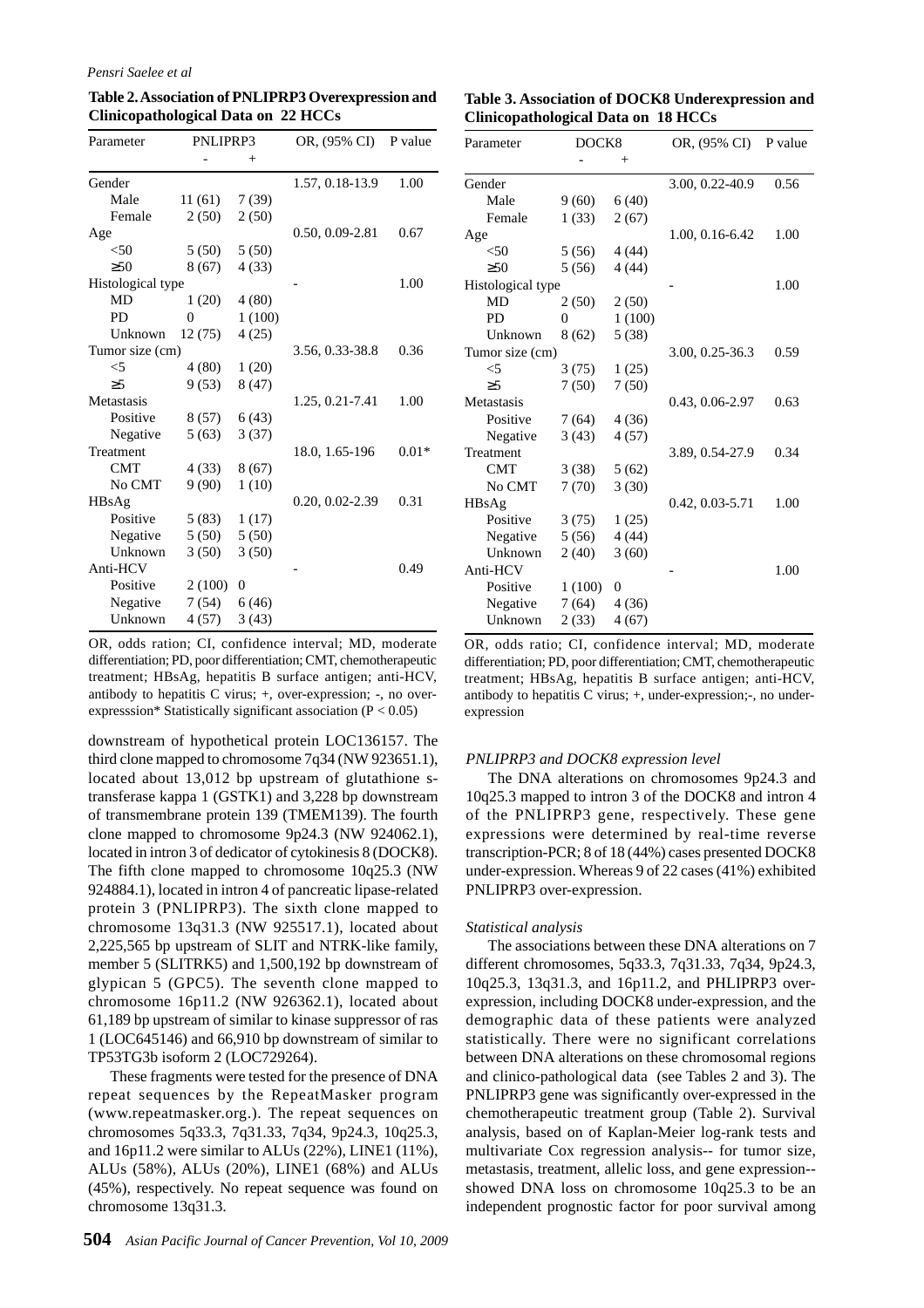**Table 4. Multivariate Analysis of Prognostic Factors for Survival in HCC Patients by Cox Regression**

| Variables                               |      | Risk ratio 95% CI P value |         |
|-----------------------------------------|------|---------------------------|---------|
| Tumor size: $<$ 5 vs $\ge$ 5            | 10.1 | 0.70-145.2 0.09           |         |
| Metastasis; positive vs negative        | 1.15 | $0.28 - 4.76$             | 0.84    |
| Treatment; CMT vs no CMT                | 0.79 | $0.16 - 3.86$             | 0.77    |
| Allelic loss $(10q25.3)$ ; + vs -       | 8.26 | 1.21-56.4                 | $0.03*$ |
| PNLIPRP3 over-expression; $+ vs - 1.15$ |      | $0.17 - 7.54$             | 0.89    |
| DOCK8 under-expression; $+$ vs - 0.56   |      | $0.10 - 3.06$             | 0.50    |

CI, confidence interval; CMT, chemotherapeutic treatment \*Statistically significant association  $(P < 0.05)$ 

HCC patients (median survival time 14 wks vs 103 wks) with  $P = 0.03$ , risk ratio =8.26, 95% CI = 1.21-56.38, as shown in Figure 3. Associations of PNLIPRP3 overexpression and DOCK8 under-expression and survival time were not statistically significant (see Table 4).

## **Discussion**

 In the current study, we used AP-PCR, a PCR-based DNA fingerprinting technique first developed by Welsh and McClelland (1990), to investigate genetic changes in HCC. DNA fingerprinting generates an information-rich and unbiased fingerprint of genomic DNA, without the necessity for nucleotide sequence information (Welsh et al., 1990). This technique has been widely used for detecting genetic changes, including DNA rearrangement, DNA addition or deletion and ploidy changes in cells (Welsh et al., 1995).

Genetic alterations detected by this method have been identified in various cancers, including breast cancer (Singh et al., 2001; Pakeetoot et al., 2007), colorectal and pancreatic carcinomas (Peinado et al., 1992; Achille et al., 1996), lung cancer (Kawakami et al., 1998), ovarian cancer (Pongstaporn et al., 2006), cholangiocarcinoma (Chariyalertsak et al., 2005; Chuensumran et al., 2007), as well as in HCC (Xian et al., 2005; Saelee et al., 2008).



**Figure 3. Survival according to DNA losses on chromosome 10q25.3 detected by real-time quantitative PCR for 27 HCCs.** The dotted line represents patients with DNA loss  $(n = 7)$  and the bold line patients without DNA loss  $(n = 20)$ .

Several reports have shown DNA loss on chromosomes 10q in many malignancies, e.g., allelic loss on chromosome 10q21–q24 and 10q25.2–q26.3 has been reported in endometrial cancers (Peiffer et al., 1995). Small chromosome deletions in 10q25.1 have been found in medulloblastomas (Rossi et al., 2006). Loss of heterogeneity (LOH) on chromosome 10q25-qter has been studied in advanced prostate cancer (Chu et al., 2003) and on chromosome 10q in HCC (Piao et al., 1998; Fujiwara et al., 2000). This report identified allelic loss on chromosome 10q25.3 from one HCC patient with a worse HCC prognosis, which indicated that the gene located in this chromosomal region might be associated with the development of HCC and clinical manifestations among patients.

The gene expression of the PNLIPRP3 gene located in this region was further analyzed since the nucleotide sequences identified on chromosome 10q25.3 mapped on intron 4 of this gene. Interestingly, PNLIPRP3 overexpression was significant in the chemotherapeutic patient group. Functions of this gene have been proposed to participate in a lipid metabolic process. Proteins are expected to have molecular functions in catalytic activity and triacylglycerol lipase activity, and to localize extracellularly. This may be the first report of a novel PNLIPRP3 over-expression in HCC. Although PNLIPRP3 over-expression in HCC was significant in the chemotherapeutic patient group, the therapeutic function of this gene for HCC patients should be studied further.

We further analyzed the expression level of DOCK8, which mapped to chromosome 9p24.3. No correlation was found between DOCK8 expression level and clinicopathological data or survival analysis. The DOCK family of proteins has been shown to play a role in regulating the migration, morphology, adhesion, and growth of cells (Takahashi et al., 2006). It has been reported that the DOCK8 gene is associated with the progression of low-grade glioma (Idbaih et al., 2008). A homozygous deletion of DOCK8 was found in a lungcancer cell line, and DOCK8 down-regulation was found to be involved in human lung carcinogenesis (Takahashi et al., 2006). This is the first research of DOCK8 expression in HCC. The results suggest that the function of these genes in HCC and other cancers should be studied further.

In conclusion, genetic alterations in Thai HCC patients were identified by AP-PCR. This study showed for the first time that allelic loss on chromosome 10q25.3 may be associated with hepatocellular carcinogenesis, and could be serve as a prognostic or therapeutic target for HCC patients with poor survival prognoses. Moreover, the altered mRNA expression level of DOCK8 and PNLIPRP3 may be involved with the pathogenesis of HCC.

## **Acknowledgments**

This work was supported by a grant from the Fiscal Budget of the Thai Government. We thank Mr. Paul Adams for reading this manuscript.